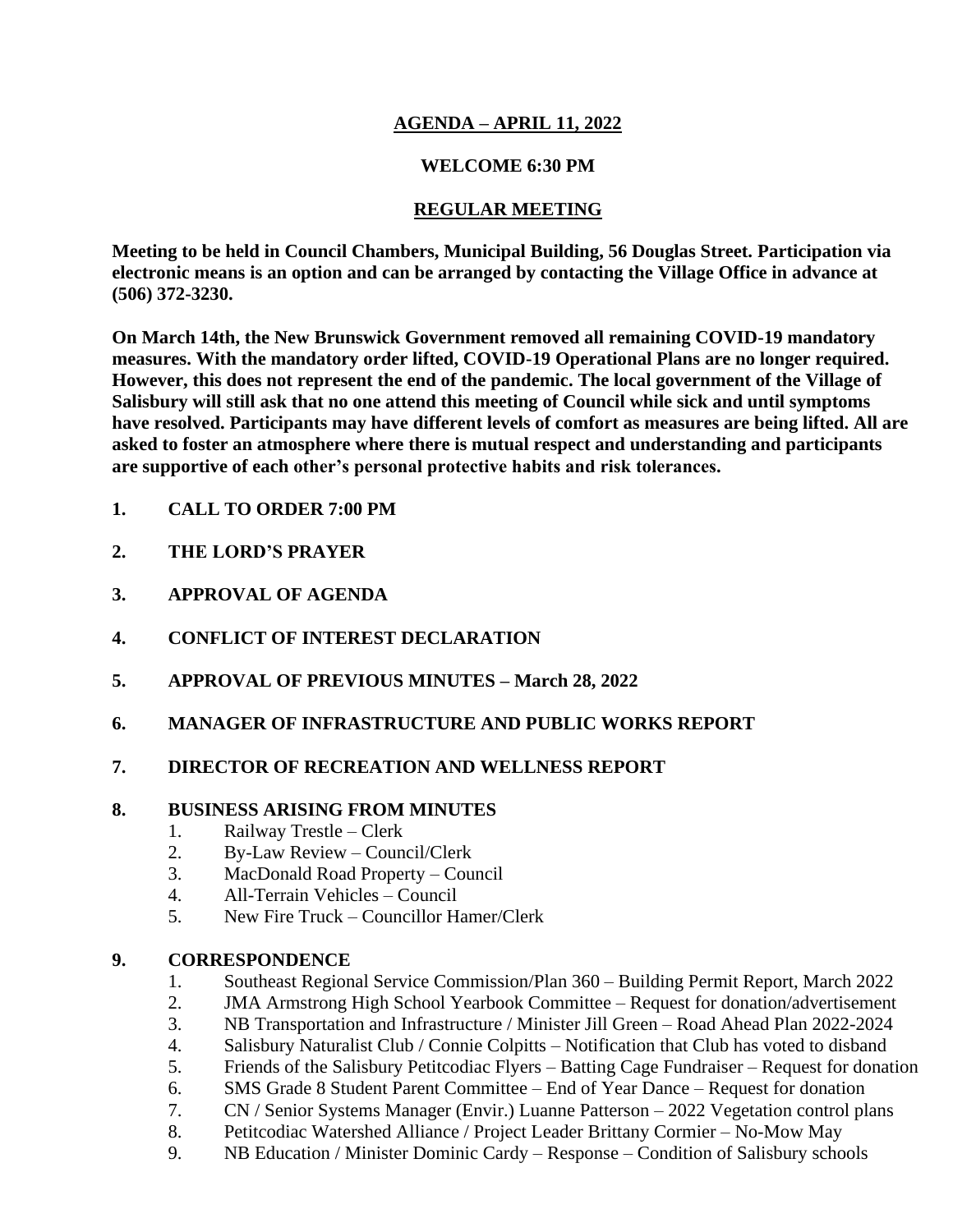For Council's Information and Perusal

- a) Recycling Product News (periodical) March 2022
- b) Horizon Health Network NB Organ and Tissue Program Green Shirt Day, April 7
- c) Questica Does your budgeting team have the tools to succeed?
- d) eCivis The Evolution of Grants Management During the Pandemic White paper
- e) Federation of Canadian Municipalities FCM Voice March 25, 28, April 4, 6 (x2) (5)
- f) Turf & Rec e-Newsletter March 25, 28, 29, 30, 31, April 1, 6  $(7)$
- g) Union of the Municipalities of New Brunswick UMNB Bulletin March 28, April 4 (2)
- h) Request for Greeting/Proclamation to Celebrate the 30<sup>th</sup> Anniversary of Falun Dafa Day
- i) Senator Nancy J. Hartling, New Brunswick News from the Red Chamber
- j) Water Canada: The Droplet e-Newsletter March 28, April 4 (2)
- k) Pryor Learning Live online seminars March 29, April 6, 7 (3)
- l) Société de l'Acadie du Nouveau-Brunswick Press releases (2)
- m) CANECT Environmental Compliance and Due Diligence training event 2022 courses (3)
- n) Recycling Product News e-Newsletter Weekly March 29, 30, 31, April 5, 6, 7 (6)
- o) Municipal World Insider e-Newsletter March 30, April 6 (2)
- p) ReNew Canada ReNewsletter March 30, 31, April 6 (3)
- q) MW Shares: Municipal World Podcast March 30, April 6, 7 (3)
- r) Environmental Science & Engineering Magazine Free subscription offer
- s) Environmental Science & Engineering Magazine Eco Canada 2022 HR Series survey
- t) Affordable Housing News Housing Supply Challenge: Northern Access Round
- u) Municipal World (periodical) April 2022 + Access to digital edition
- v) NB Tourism, Heritage and Culture Commemorations and Celebrations grant program
- w) Water Canada Blue Economy webinar series
- x) Municipal World Municipal Master Class: Incivility in your Community
- y) Green Ideas for a Healthier Planet & a Better Future Carl Duivenvoorden e-newsletter
- z) Canadian Network of Asset Managers 2022 CNAM Hybrid Conference May 2-5
- aa) Institute of Public Admin. of Canada Design Skills for Public Innovation April 6
- bb) eCivis How you can Capitalize on Federal Funding Webinar April 12
- cc) Achieve Centre for Leadership Online training options May-June 2022
- dd) Crisis & Trauma Resource Institute Online training options April-August 2022

## **10. FIRE DEPARTMENT REPORT / RCMP REPORT**

#### **11. MAYOR'S REPORT**

## **12. COUNCILLORS' REPORTS**

Councillor O'Blenis Councillor Thorne Councillor Colwell Councillor Gallant Councillor Hamer

## **13. CLERK'S REPORT**